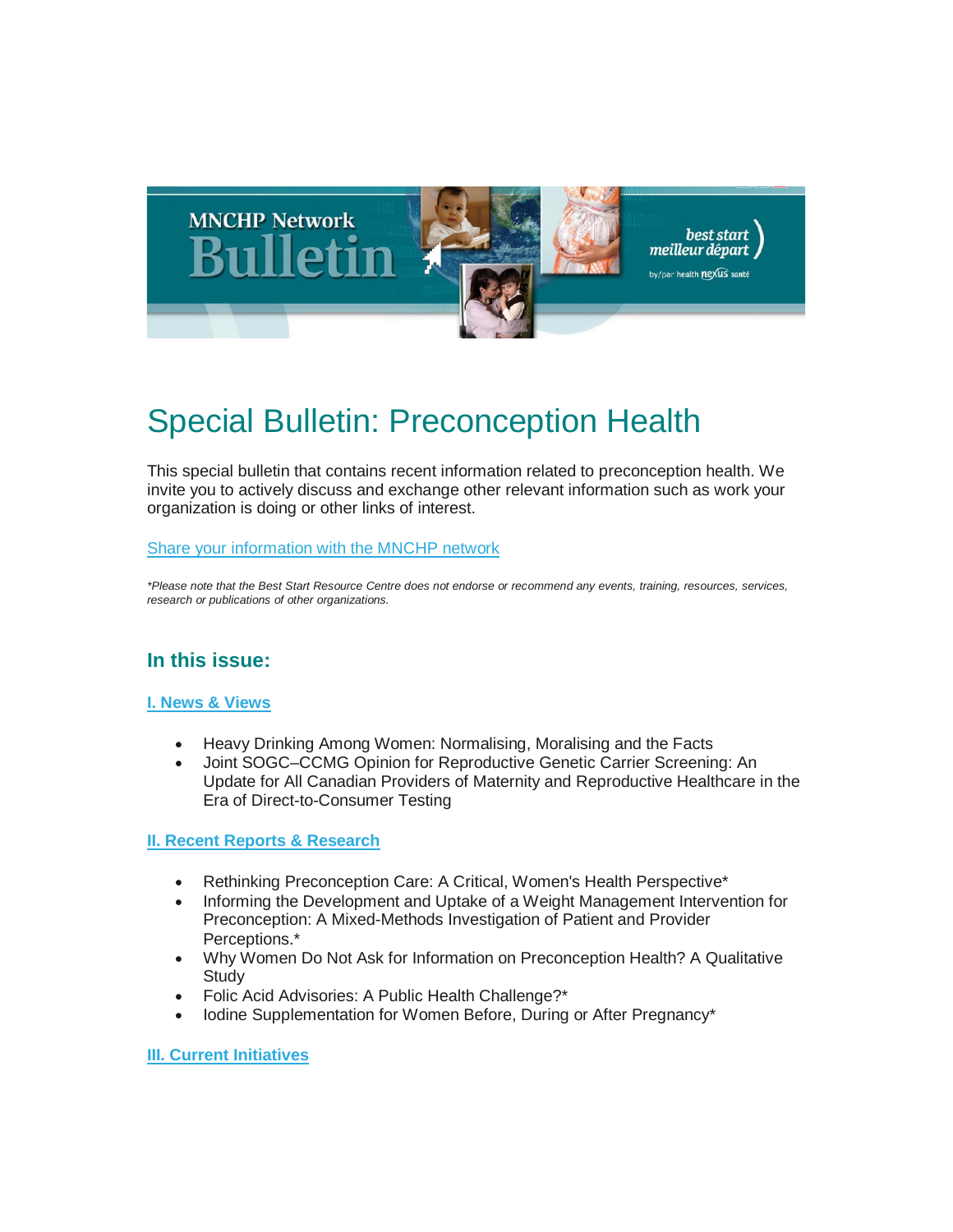- RentSafe
- My Health eSnapshot
- Middlesex-London Heath Unit: Got a Plan? Day

#### **[IV. Resources](#page-8-0)**

- Preconception Interventions
- Sex & U Online Resource
- Preconception Health Care Tool
- Ready or Not Alberta

#### **[V. Featured Resources by the](#page-9-0)** *Best Start Resource Centre*

- My Reproductive Life Plan Adults
- My Reproductive Life Plan Teens
- Is there a baby in your future? Plan for it Health Before Pregnancy Workbook

### <span id="page-1-0"></span>**I. News & Views**

### **Heavy Drinking Among Women: Normalising, Moralising and the Facts**

An article by the Canada FASD Research Network (January 24, 2017) discusses a recent article in the Washington Post that examines the normalization of heavy drinking among young women. The Canada FASD Research Network explains the dangers of heavy drinking amongst young women. In particular, it highlights the potential increase in the number of alcohol-exposed pregnancies resulting from the normalizing of this type of drinking. In addition to the article, there are links to helpful information for service providers, including the message that FASD prevention begins well before pregnancy.

#### [Read the article](https://fasdprevention.wordpress.com/)

### **Heavy Drinking Among Women: Normalising, Moralising and the Facts**

An article by the Canada FASD Research Network (January 24, 2017) discusses a recent article in the Washington Post that examines the normalization of heavy drinking among young women. The Canada FASD Research Network highlights the potential increase in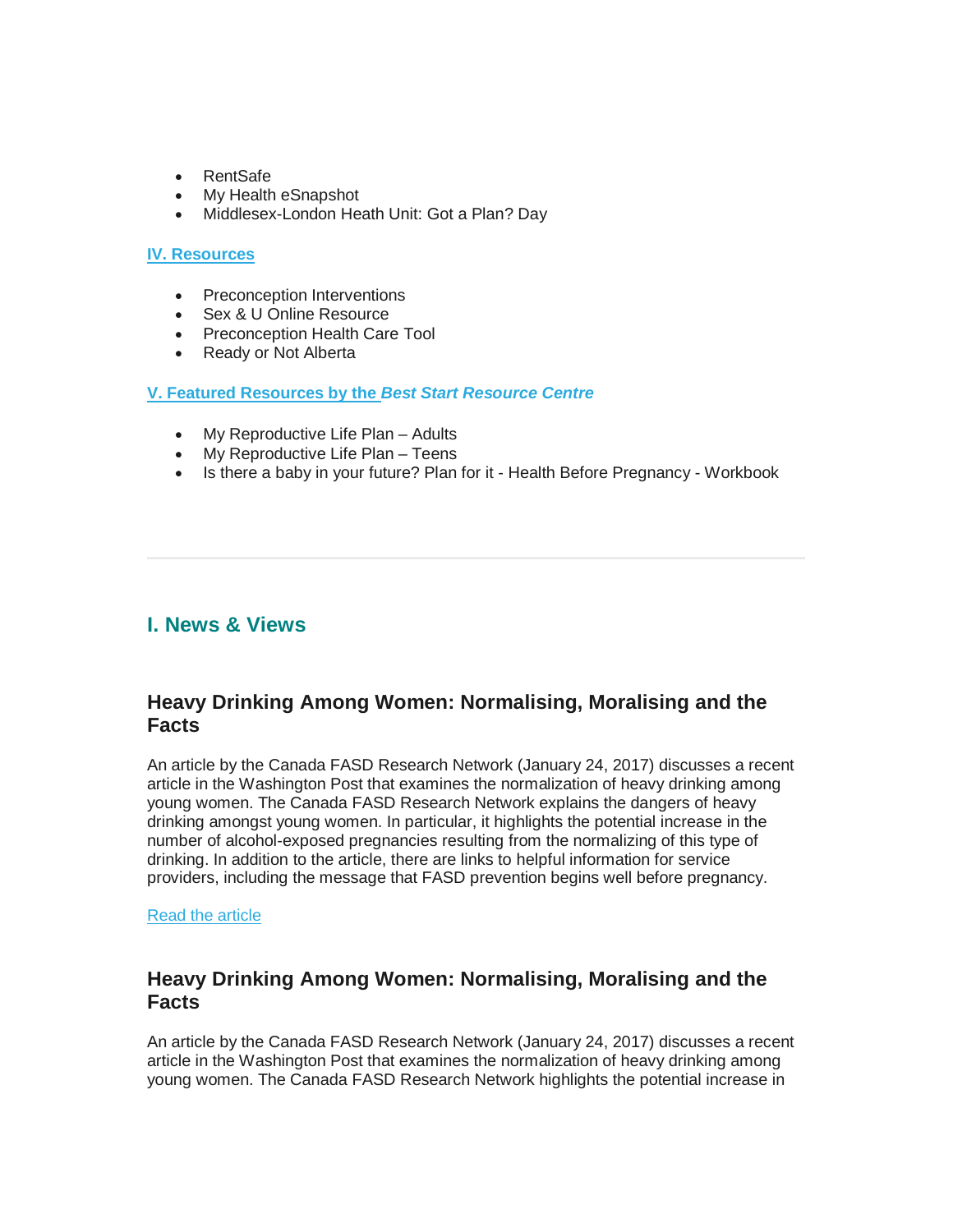the number of alcohol-exposed pregnancies resulting from the normalizing of this type of drinking. In addition to the article, there are links to helpful information for service providers, including the message that FASD prevention begins well before pregnancy.

[Read the article](https://fasdprevention.wordpress.com/)

### **Joint SOGC–CCMG Opinion for Reproductive Genetic Carrier Screening: An Update for All Canadian Providers of Maternity and Reproductive Healthcare in the Era of Direct-to-Consumer Testing**

The Society of Obstetricians and Gynaecologists of Canada (SOGC) and the Canadian College of Medical Geneticists (CCMG) recommend the use of carrier screening before pregnancy. The two groups have drafted a guideline to update "Canadian maternity care and reproductive healthcare providers on pre- and postconceptional reproductive carrier screening for women or couples who may be at risk of being carriers for autosomal recessive (AR), autosomal dominant (AD), or X-linked (XL) conditions, with risk of transmission to the fetus" (Wilson, et. al. 2016). This update is intended to facilitate informed reproductive decision-making among women (and if applicable, their partners) planning a pregnancy and/or who are currently pregnant.

[Read the article](http://www.jogc.com/article/S1701-2163(16)39347-1/fulltext)

# <span id="page-2-0"></span>**II. Recent Reports & Research**

*\* indicates journal subscription required for full text access*

#### **Rethinking Preconception Care: A Critical, Women's Health Perspective\***

(Thompson et al. 2017)

ABSTRACT:

#### **Objectives:**

Preconception care aims to provide care to reproductive aged individuals in order to improve pregnancy and birth outcomes. Given that preconception care is a public health priority, it is important to evaluate the evolution of this health paradigm and the promotion of preconception messages that are obtained by the public. We identified online preconception health messages, which were critically assessed through a women's health perspective.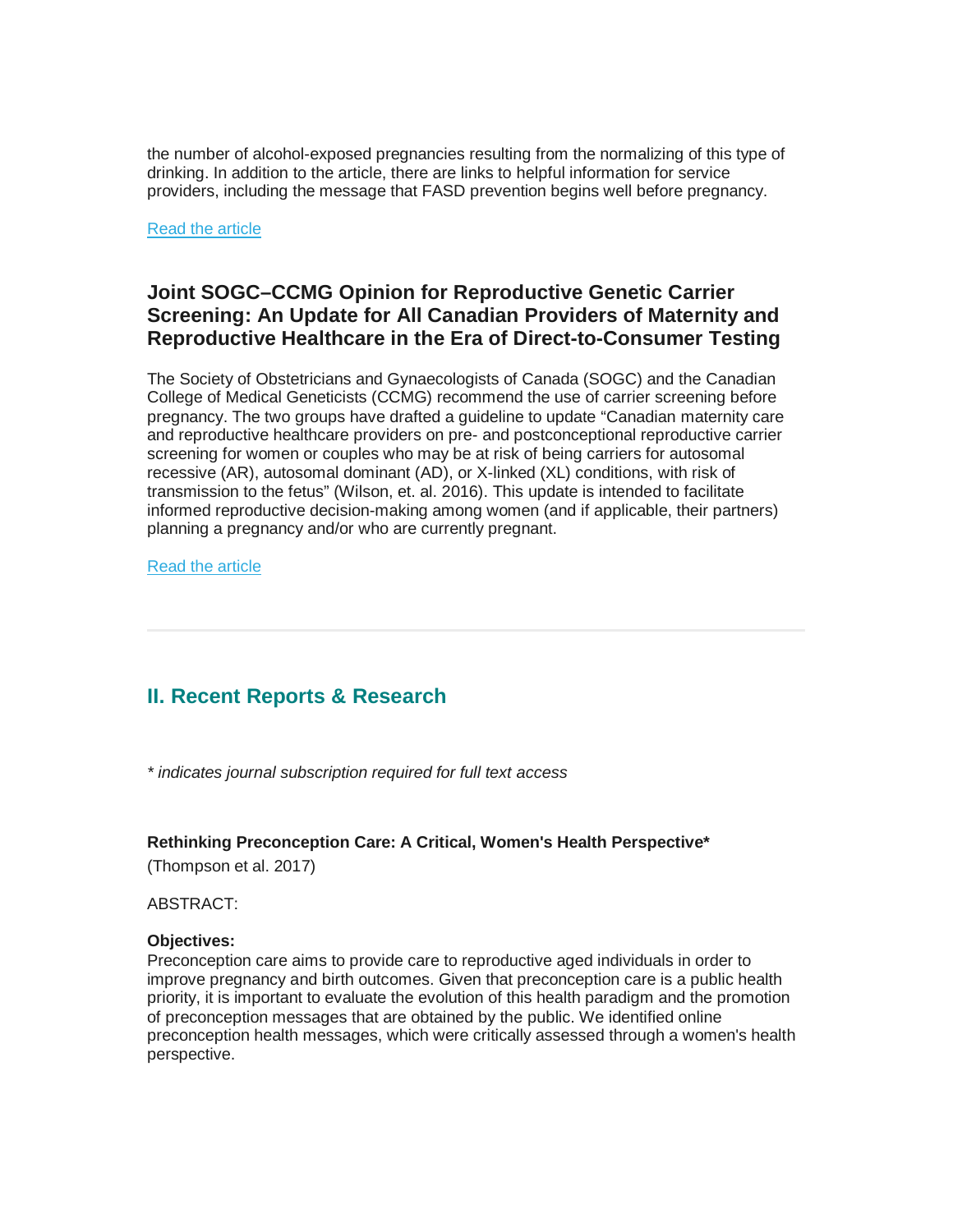#### **Methods**

We searched for "preconception care" on three major search engines. Websites were included if they were U.S.-based, provided content in English, and mentioned preconception care. Blogs and journal articles were excluded. The final sample included 52 websites. Using a content analysis approach, we assessed the presence of gender bias and identified other emergent themes.

#### **Results**

The majority of websites focused on preconception care for women only (67%). The recommendations centered on: (1) health behaviors for women (e.g., folic acid, drinking, smoking); (2) visiting healthcare providers; and (3) evaluating medical risks. Moreover, most content implied that women desired, or should desire, pregnancy. Overall, the messages used biomedical language and rarely mentioned other important health topics, such as social support and violence.

#### **Conclusions**

The primary messages presented on preconception care websites emphasized biomedical aspects of women's health. The current context of preconception care medicalizes this prepregnancy period by defining it as a biomedical condition requiring lifestyle changes and interventions. Additionally, the biases presented in these messages assumed women want and are capable of pregnancies and excluded an integral factor for heteronormative reproduction-men.

#### [Read the abstract](https://www.ncbi.nlm.nih.gov/pubmed/28078529)

**Informing the Development and Uptake of a Weight Management Intervention for Preconception: A Mixed-Methods Investigation of Patient and Provider Perceptions.\*** (Harden et al. 2017)

#### ABSTRACT:

#### **Background**

It is recommended for women to have a healthy body mass index before conception. However, there is limited research on appropriate preconception interventions for weight loss. Furthermore, there is a lack of knowledge on providers' willingness to refer to particular behavioral interventions and the degree to which patients would attend those interventions.

#### **Methods**

A cross section of 67 patients and 21 providers completed surveys related to their demographics and willingness to refer/attend a number of interventions for weight loss. A case study of three patients from the target audience was used to elicit detailed feedback on preconception weight status and weight loss intervention.

#### **Results**

Overall, patients were willing to attend a variety of interventions, regardless of BMI category. Focus group participants shared that weight loss prior to conception would be beneficial for them and their child, but cited barriers such as time, location, and the way providers encourage weight loss. Providers were willing to refer to a number of behavioral interventions, and were less willing to prescribe weight loss medications than other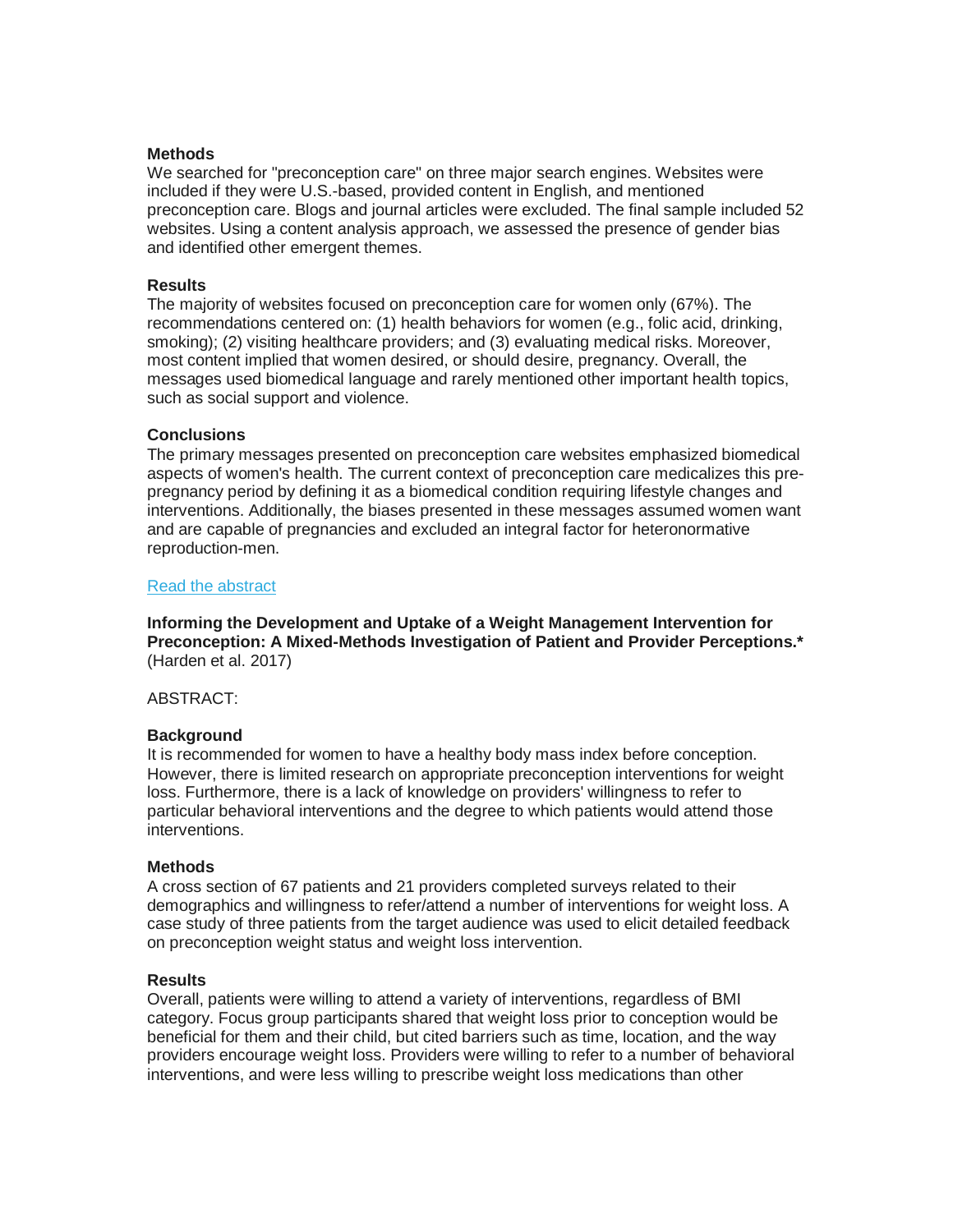intervention options.

#### **Conclusions**

A number of intervention strategies may be well received by both patients and providers in preconception care to assist with weight loss prior to conception. Future research is needed on intervention effects and sustainability.

#### [Read the abstract](https://www.ncbi.nlm.nih.gov/pubmed/28191322)

### **Why Women Do Not Ask for Information on Preconception Health? A Qualitative Study**

(Bortolus et al. 2017)

#### **ABSTRACT:**

#### **Background**

Preconception care involves health promotion to reduce risk factors that might affect women and couples of childbearing age. The risk factors of adverse reproductive outcomes include recognized genetic diseases in the family or the individual, previous congenital diseases, miscarriage, prematurity, fetal growth restriction, infertility, chronic maternal diseases, lifestyle, and occupational or environmental factors. Effective preconception care involves a range of preventive, therapeutic and behavioural interventions. Although in Italy there are national preconception care recommendations concerning the general population, they are usually encouraged informally and only for single risk factors. At present there is increasing interest in offering a global intervention in this field. The aim of this study was to investigate attitudes and behaviours of Italian women of childbearing age and healthcare professionals regarding preconception health.

#### **Methods**

We conducted a qualitative study among women of childbearing age and healthcare professionals between February 2014 and February 2015. Five focus groups were held: 2 with non-pregnant women aged 22 to 44 years and 3 with healthcare professionals. Discussion topics included women's questions about preconception health, worries and barriers regarding preconception care interventions, attitudes and behaviours of women and healthcare professionals towards preconception health, women's information sources. In the analysis of the focus groups priority was given to what was said by the women, supplemented by information from the healthcare professionals' focus groups.

#### **Results**

Fourteen women of childbearing age (8 nulliparae and 6 multiparae) and 12 healthcare professionals (3 nurses, 4 midwives, 5 doctors) participated in the focus groups. The results indicate the presence of many barriers and a lack of awareness of preconception health relating to women, healthcare professionals and policies. Women's knowledge and attitudes towards primary preconception care information are described. The main reference source of information in this field for Italian women seems to be their obstetricgynaecologist.

#### **Conclusions**

The study indicates that several barriers influence preconception care in Italy. Moreover, a lack of awareness of preconception health and care among Italian women of childbearing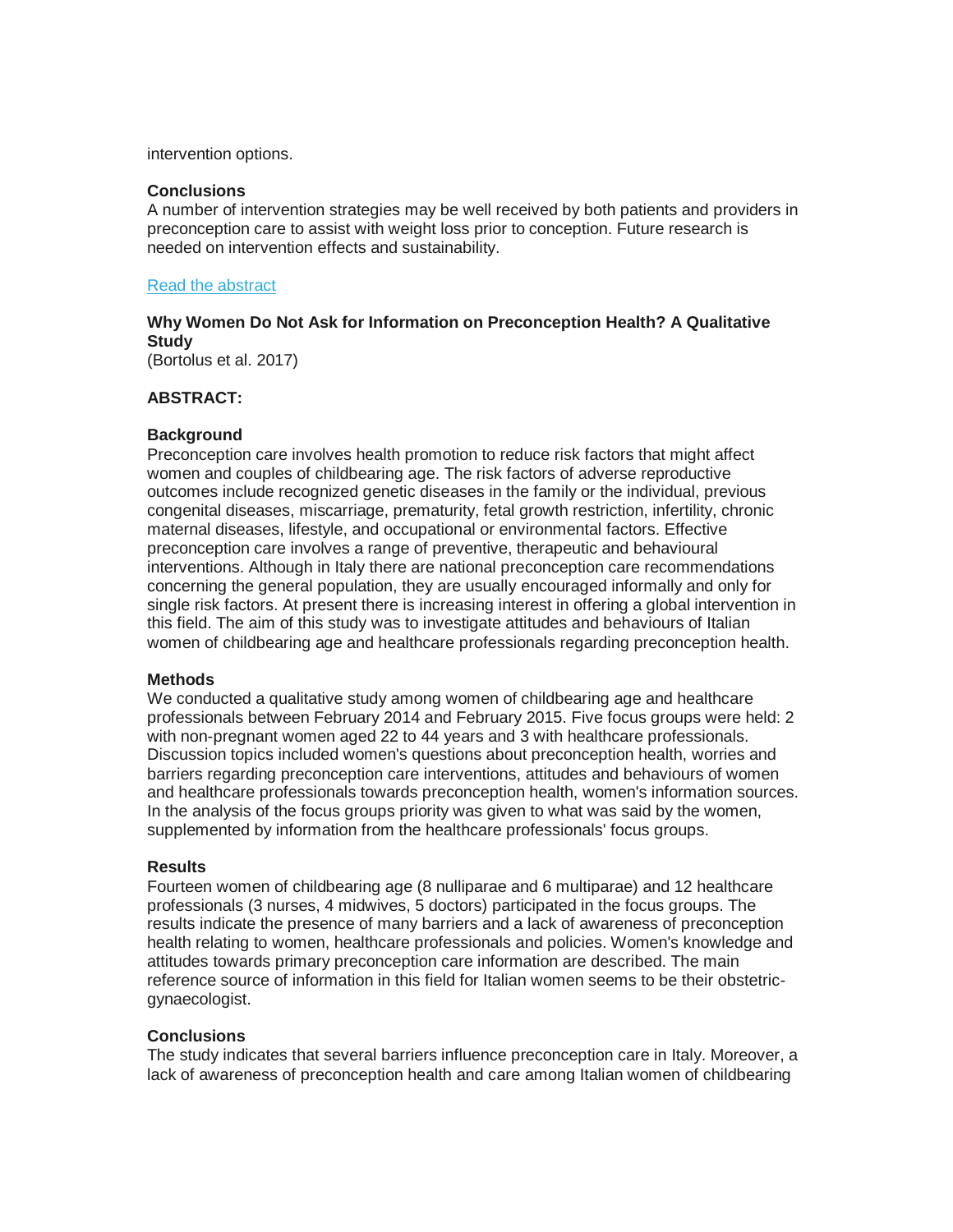age and healthcare professionals emerges. The findings might contribute to strategies for the implementation of preconception care guidelines.

#### [Read the article](https://www.ncbi.nlm.nih.gov/pmc/articles/PMC5217233/)

#### **Folic Acid Advisories: A Public Health Challenge?\***

(Herrera-Araujo 2016)

#### **ABSTRACT:**

Neural tube defects are neurological conditions affecting one in 1000 fetuses in France each year. If a fetus is affected, there is a 90% chance that the pregnancy will be terminated. Increasing folic acid intake to 400μg per day 2months before and 2months after conception reduces prevalence rates by at least 40%. In 2005, France introduced a social marketing campaign seeking to increase the intake of folic acid by to-be-pregnant and pregnant women through information provision. This paper sets up a quasiexperimental setting to measure the impact of the French social marketing campaign on availability and preferences for folic acid. I combine detailed scanner data on grocery purchases with a dataset on macronutrients and micronutrients. The identification strategy exploits the variation in the usefulness of folic acid information between households: households that are pregnant or want to conceive a child use it, while those that are not pregnant do not. Results suggest evidence of a positive impact of the information campaign on folic acid household availability and preferences. A value per statistical neural tube defects case is found to be of at least 12 million.

#### [Read the abstract](https://www.ncbi.nlm.nih.gov/pubmed/27270606)

#### **Iodine Supplementation for Women Before, During or After Pregnancy\*** (Harding et al. 2017)

ABSTRACT

#### **Background**

Iodine is an essential nutrient required for the biosynthesis of thyroid hormones, which are responsible for regulating growth, development and metabolism. Iodine requirements increase substantially during pregnancy and breastfeeding. If requirements are not met during these periods, the production of thyroid hormones may decrease and be inadequate for maternal, fetal and infant needs. The provision of iodine supplements may help meet the increased iodine needs during pregnancy and the postpartum period and prevent or correct iodine deficiency and its consequences.

#### **Objectives**

To assess the benefits and harms of supplementation with iodine, alone or in combination with other vitamins and minerals, for women in the preconceptional, pregnancy or postpartum period on their and their children's outcomes.

#### **Search methods**

We searched Cochrane Pregnancy and Childbirth's Trials Register (14 November 2016), and the WHO International Clinical Trials Registry Platform [\(ICTRP\)](http://apps.who.int/trialsearch/) (17 November 2016), contacted experts in the field and searched the reference lists of retrieved studies and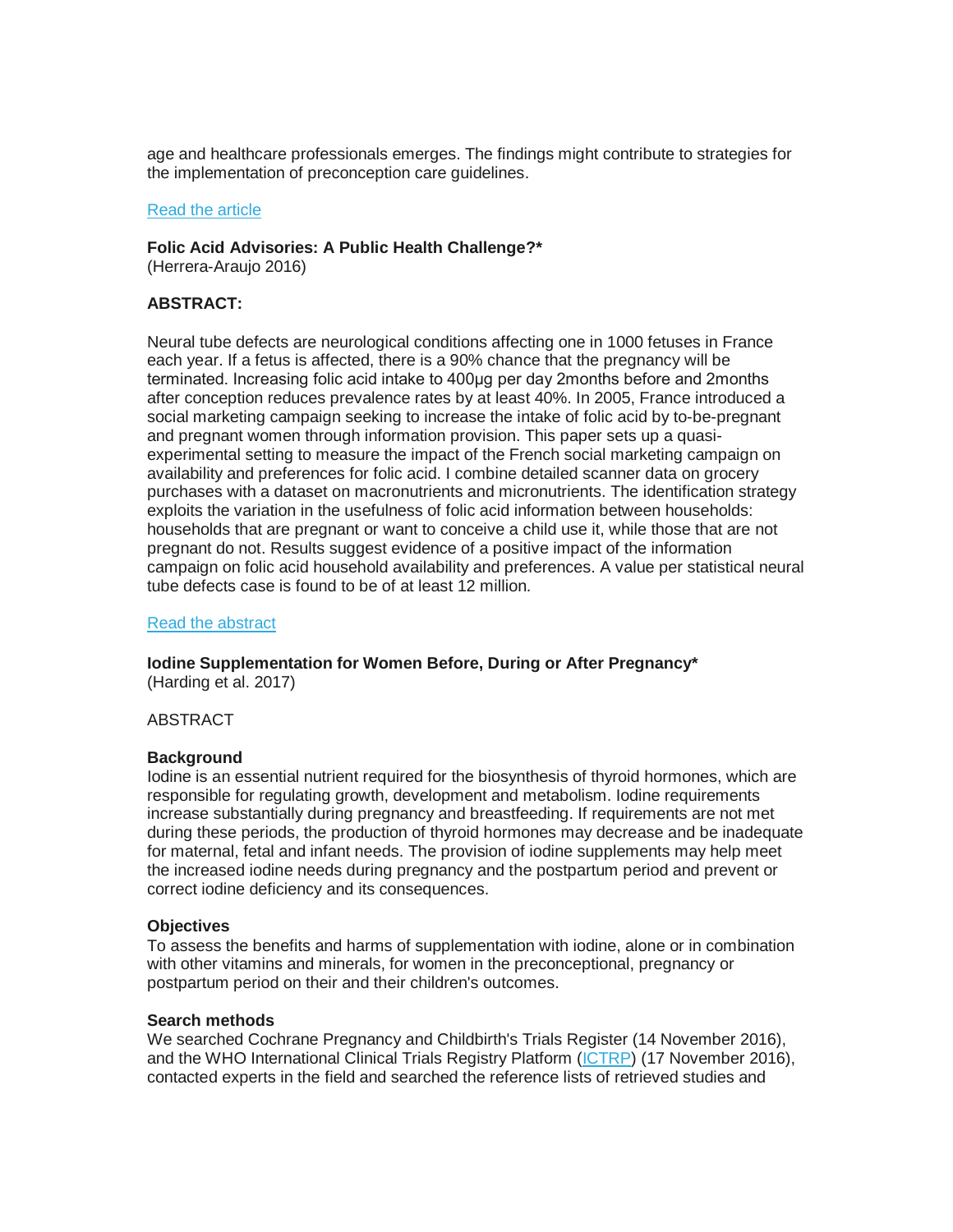other relevant papers.

#### **Selection criteria**

Randomized and quasi-randomized controlled trials with randomisation at either the individual or cluster level comparing injected or oral iodine supplementation (such as tablets, capsules, drops) during preconception, pregnancy or the postpartum period irrespective of iodine compound, dose, frequency or duration.

#### **Data collection and analysis**

Two review authors independently assessed trial eligibility, risk of bias, extracted data and conducted checks for accuracy. We used the GRADE approach to assess the quality of the evidence for primary outcomes.

We anticipated high heterogeneity among trials, and we pooled trial results using randomeffects models and were cautious in our interpretation of the pooled results.

#### **Main results**

We included 14 studies and excluded 48 studies. We identified five ongoing or unpublished studies and two studies are awaiting classification. Eleven trials involving over 2700 women contributed data for the comparisons in this review (in three trials, the primary or secondary outcomes were not reported).

#### **Maternal primary outcomes**

Iodine supplementation decreased the likelihood of the adverse effect of postpartum hyperthyroidism by 68% (average risk ratio (RR) 0.32; 95% confidence interval (CI) 0.11 to 0.91, three trials in mild to moderate iodine deficiency settings, 543 women, no statistical heterogeneity, low-quality evidence) and increased the likelihood of the adverse effect of digestive intolerance in pregnancy by 15 times (average RR 15.33; 95% CI 2.07 to 113.70, one trial in a mild-deficiency setting, 76 women, very low-quality evidence).

There were no clear differences between groups for hypothyroidism in pregnancy or postpartum (pregnancy: average RR 1.90; 95% CI 0.57 to 6.38, one trial, 365 women, lowquality evidence, and postpartum: average RR 0.44; 95% CI 0.06 to 3.42, three trials, 540 women, no statistical heterogeneity, low-quality evidence), preterm birth (average RR 0.71; 95% CI 0.30 to 1.66, two trials, 376 women, statistical heterogeneity, low-quality evidence) or the maternal adverse effects of elevated thyroid peroxidase antibodies (TPO-ab) in pregnancy or postpartum (average RR 0.95; 95% CI 0.44 to 2.07, one trial, 359 women, low-quality evidence, average RR 1.01; 95% CI 0.78 to 1.30, three trials, 397 women, no statistical heterogeneity, low-quality evidence), or hyperthyroidism in pregnancy (average RR 1.90; 95% CI 0.57 to 6.38, one trial, 365 women, low-quality evidence). All of the trials contributing data to these outcomes took place in settings with mild to moderate iodine deficiency.

#### **Infant/child primary outcomes**

Compared with those who did not receive iodine, those who received iodine supplements had a 34% lower likelihood of perinatal mortality, however this difference was not statistically significant (average RR 0.66; 95% CI 0.42 to 1.03, two trials, 457 assessments, low-quality evidence). All of the perinatal deaths occurred in one trial conducted in a severely iodine-deficient setting. There were no clear differences between groups for low birthweight (average RR 0.56; 95% CI 0.26 to 1.23, two trials, 377 infants, no statistical heterogeneity, low-quality evidence), neonatal hypothyroidism/elevated thyroid-stimulating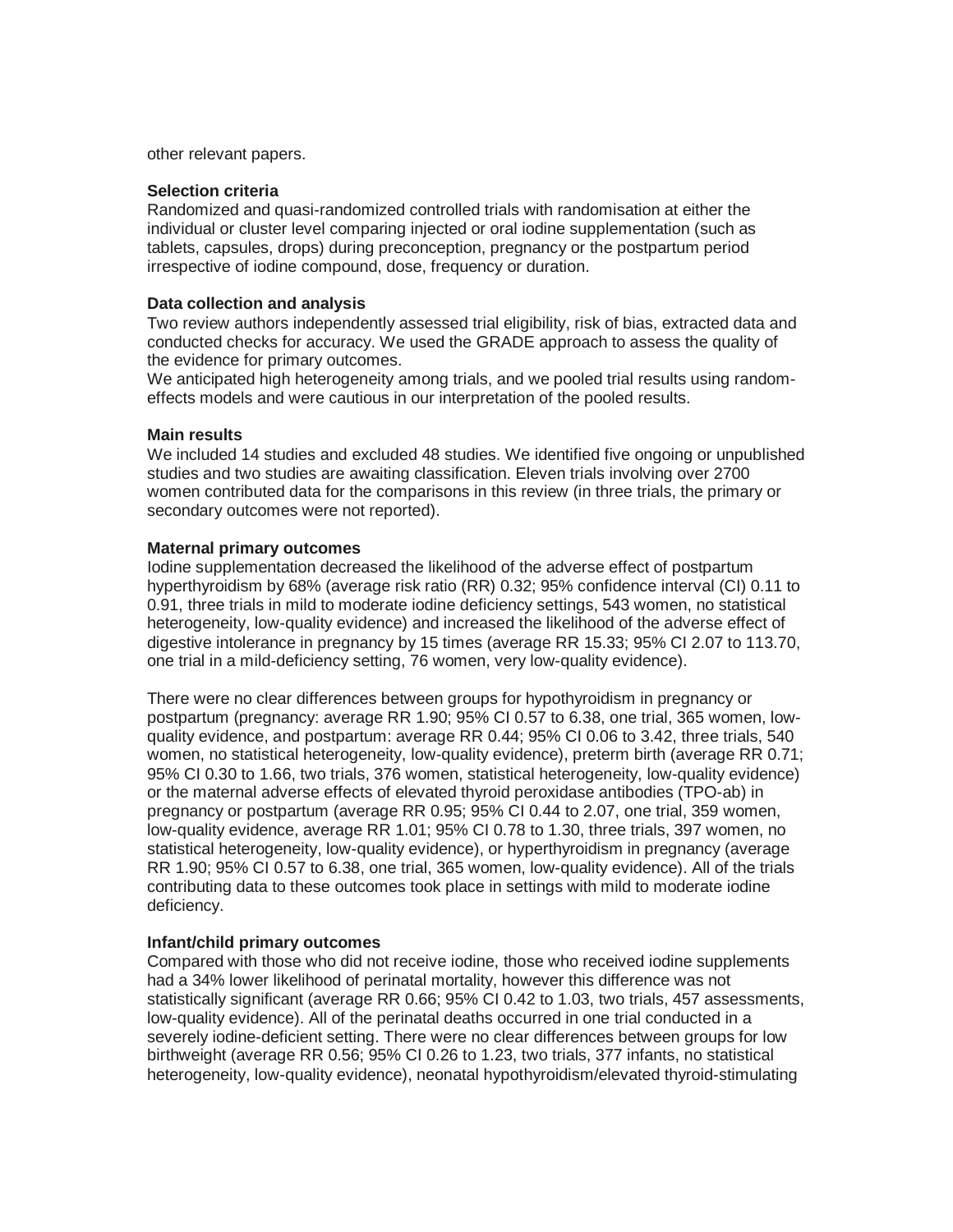hormone (TSH) (average RR 0.58; 95% CI 0.11 to 3.12, two trials, 260 infants, very lowquality evidence) or the adverse effect of elevated neonatal thyroid peroxidase antibodies (TPO-ab) (average RR 0.61; 95% CI 0.07 to 5.70, one trial, 108 infants, very low-quality evidence). All of the trials contributing data to these outcomes took place in areas with mild to moderate iodine deficiency. No trials reported on hypothyroidism/elevated TSH or any adverse effect beyond the neonatal period.

#### **Authors' conclusions**

There were insufficient data to reach any meaningful conclusions on the benefits and harms of routine iodine supplementation in women before, during or after pregnancy. The available evidence suggested that iodine supplementation decreases the likelihood of postpartum hyperthyroidism and increases the likelihood of the adverse effect of digestive intolerance in pregnancy - both considered potential adverse effects. We considered evidence for these outcomes low or very low quality, however, because of study design limitations and wide confidence intervals. In addition, due to the small number of trials and included women in our meta-analyses, these findings must be interpreted with caution. There were no clear effects on other important maternal or child outcomes though these findings must also be interpreted cautiously due to limited data and low-quality trials. Additionally, almost all of the evidence came from settings with mild or moderate iodine deficiency and therefore may not be applicable to settings with severe deficiency.

More high-quality randomised controlled trials are needed on iodine supplementation before, during and after pregnancy on maternal and infant/child outcomes. However, it may be unethical to compare iodine to placebo or no treatment in severe deficiency settings. Trials may also be unfeasible in settings where pregnant and lactating women commonly take prenatal supplements with iodine. Information is needed on optimal timing of initiation as well as supplementation regimen and dose. Future trials should consider the outcomes in this review and follow children beyond the neonatal period. Future trials should employ adequate sample sizes, assess potential adverse effects (including the nature and extent of digestive intolerance), and be reported in a way that allows assessment of risk of bias, full data extraction and analysis by the subgroups specified in this review.

[Read the abstract](http://onlinelibrary.wiley.com/doi/10.1002/14651858.CD011761.pub2/abstract;jsessionid=F3E7FE98C5337FCDFD6DF6FA58AB37D2.f03t01)

# <span id="page-7-0"></span>**III. Current Initiatives**

### **RentSafe**

This CPCHE-led, multi-sectoral initiative aims to address housing-related health risks for low-income tenants and their families.

[Go to the RentSafe website](http://www.healthyenvironmentforkids.ca/collections/rentsafe)

[View the presentation](http://en.beststart.org/sites/en.beststart.org/files/u4/PC3-RentSafe-Phipps.pdf) from the 2017 Best Start Resource Centre Preconception Health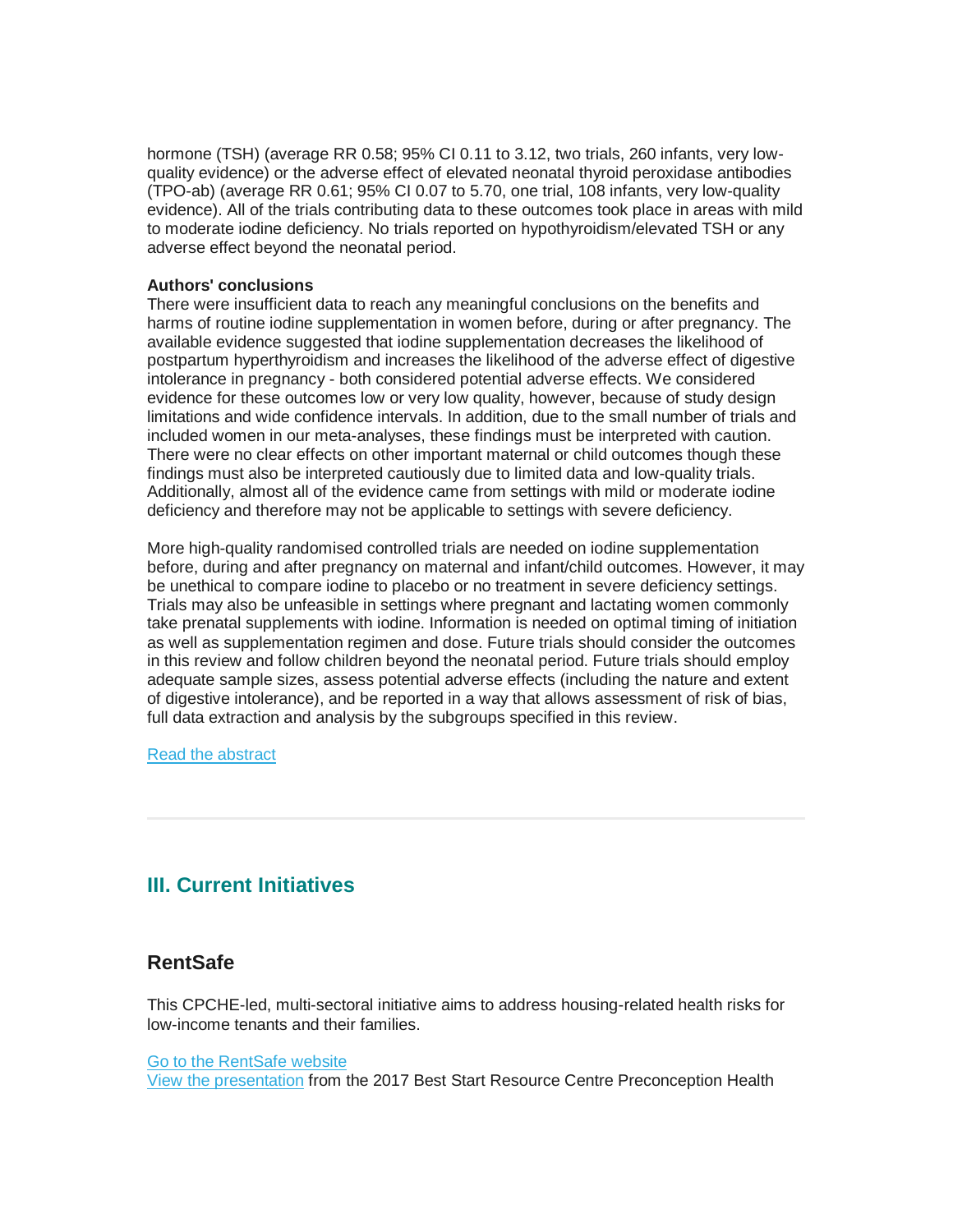Pre-Conference session

### **My Health eSnapshot**

Wellington-Dufferin-Guelph Public Health (WDGPH) developed a patient-driven electronic preconception health (PCH) risk assessment tool using tablet technology called My Health eSnapshot. It is comprised of sixty-two questions organized into eighteen topic areas and also includes a patient handout with evidence-informed PCH messages.

#### [Go to the research study](https://wdgpublichealth.ca/board-health/board-health-meetings/may-4-2016-agenda/my-health-esnapshot-preconception-health)

[View the presentation](http://en.beststart.org/sites/en.beststart.org/files/u4/PC3-My-Health-eSnapshot.pdf) from the 2017 Best Start Resource Centre Preconception Health Pre-Conference session

### **Middlesex-London Heath Unit: Got a Plan? Day**

Middlesex-London Health Unit offers a workshop to high school teachers and students who are studying topics related to human reproduction, pregnancy, child development and parenting.

Go to the *[Got a Plan? Day](https://www.healthunit.com/got-a-plan-day)* website [View the presentation](http://en.beststart.org/sites/en.beststart.org/files/u4/PC3-Got-a-plan.pdf) from the 2017 Best Start Resource Centre Preconception Health Pre-Conference session

# <span id="page-8-0"></span>**IV. Resources**

### **Preconception Interventions**

Dr. Nancy Poole presented at the 2017 Best start Resource Centre Preconception Pre-Conference session. She provided a handout on preconception interventions for the web coverage of the conference. It was prepared by Rose Schmidt, Natalie Hemsing and Dr. Nancy Poole, Centre of Excellence for Women's Health.

#### [View the handout](http://en.beststart.org/sites/en.beststart.org/files/u4/PC3-Preconception-Interventions-Poole.pdf)

#### **Sex & U Online Resource**

Sex & U is an online resource developed by the Society of Obstetricians and Gynaecologists of Canada to frankly discuss and provide information related to sex and sexuality. This resource has a section dedicated to preconception health and in particular, information related to planning a pregnancy.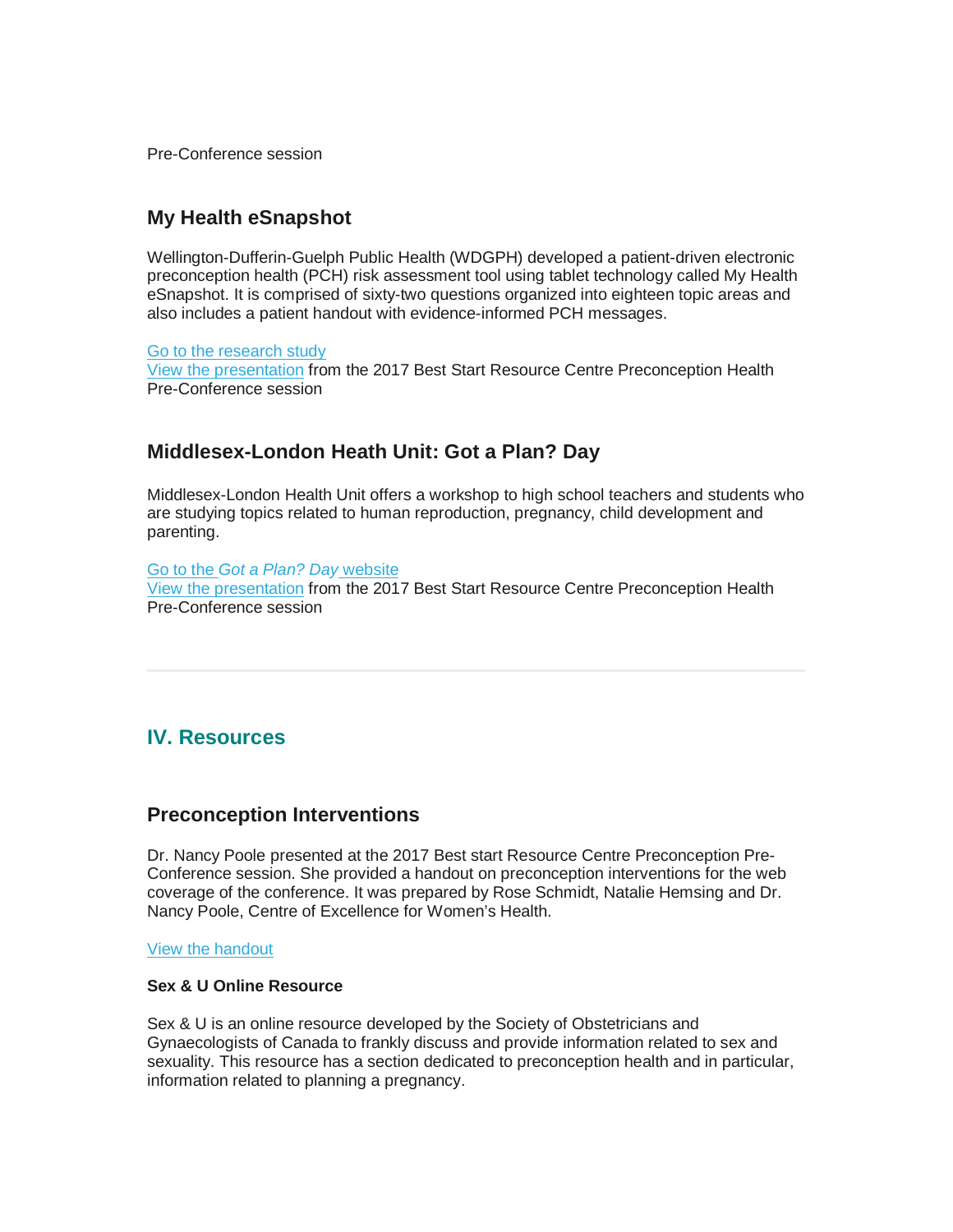#### [Go to the resource](http://www.sexandu.ca/pregnancy/planned-pregnancy/)

#### **Preconception Health Care Tool**

MacHealth (an educational research and development group within the Michael G DeGroote School of Medicine at McMaster University) has created a Preconception Health Care Tool that supports parental and infant health. This tool identifies a range of risk factors for adverse pregnancy outcomes (e.g. physical, genetic, psychosocial, environmental, and behavioural) and provides health care providers with strategies on how to address them.

#### [Learn more about the tool](https://thewellhealth.ca/preconception)

#### **Ready or Not Alberta**

This online resource is an interactive website dedicated to sharing information about preconception health, whether individuals (males and females) are planning a pregnancy or not. For those planning a pregnancy, a range of topics are explored, including: folic acid, healthy mind/body, tobacco use, drugs and alcohol use, age, healthy weight, environmental risks, and more. For those not trying to become pregnant, a range of different topics are explored, including: birth control, STI's and safer sex practices, folic acid, age and fertility, among others.

[Learn more](https://readyornotalberta.ca/notready/)

### <span id="page-9-0"></span>**IV. Featured Resources by the** *Best Start Resource Centre*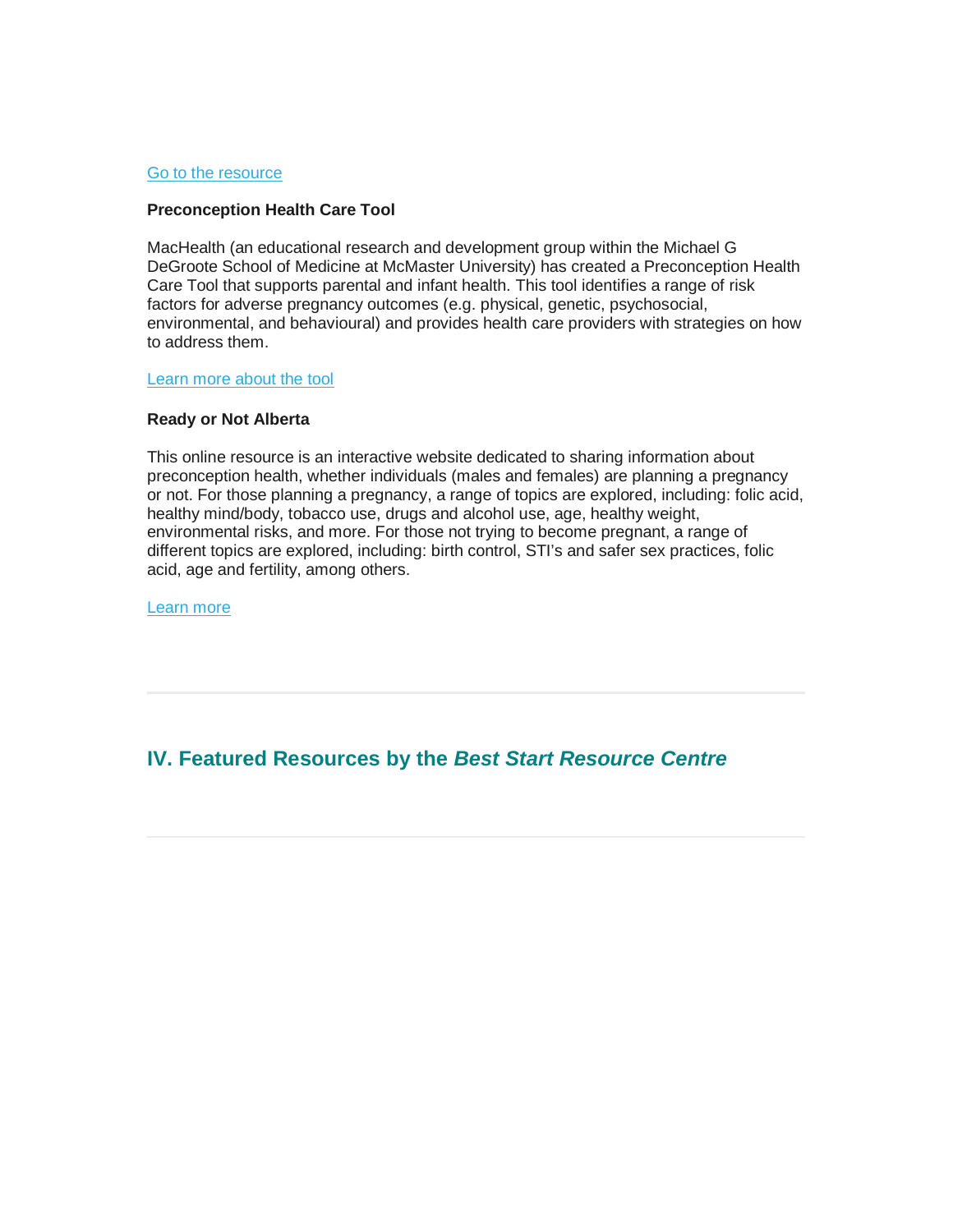

### **My Reproductive Life Plan – Adults**

This booklet is for adults who want to have children someday, but not right now. It helps individuals understand how to protect their ability to have children, think about when to have children and how to have the healthiest baby possible when they are ready. Topics include writing a reproductive life plan, physical health, sexual health, mental health, family health history, and next steps. Also included are websites and organizations to support next steps.

Available in PDF in [English](http://www.beststart.org/resources/preconception/AdultReproLifePlan_F18E.pdf) and [French](http://www.beststart.org/resources/preconception/PlandeVieConception_F18F.pdf)



### **My Reproductive Life Plan – Teens**

This booklet for teens will guide them through six topic areas, providing them with facts and referrals, and the opportunity to respond to a series of questions that will help them to make healthy decisions, set goals and plan for their future. Topics include: physical health, mental health, reproductive health, relationships, family health history and their future.

Available in [English](http://www.beststart.org/resources/preconception/MLMP_14MY01_Final.pdf) and [French](http://www.meilleurdepart.org/resources/preconception/pdf/MLMP_FR_14MY01_Final.pdf)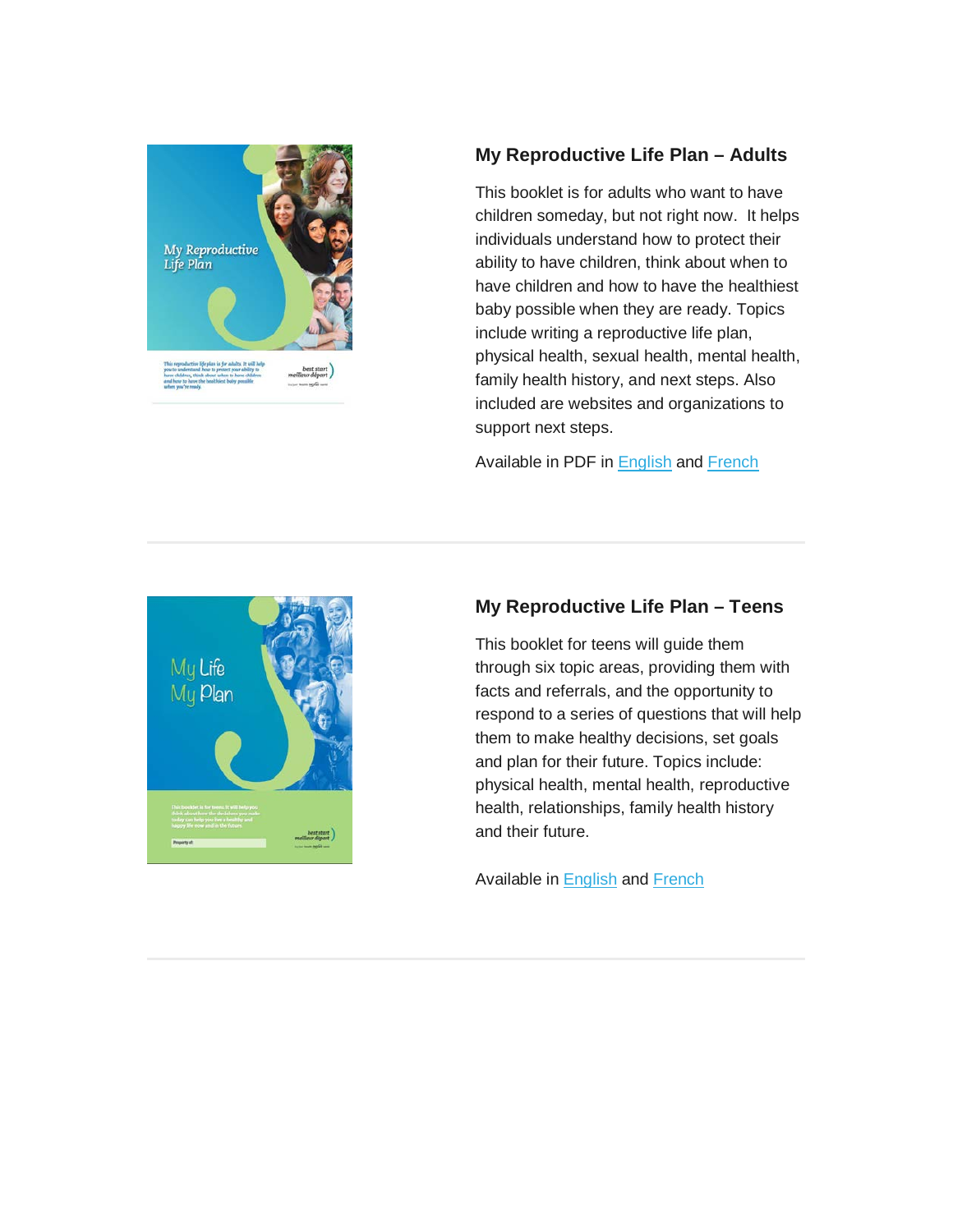

### **Is there a baby in your future? Plan for it - Health Before Pregnancy - Workbook**

This workbook for young adults and couples raises issues that can affect men and women and the health of their future children and provides answers to commonly asked questions people think about as they consider parenting. The workbook offers checklists and activities to do. It also provides web links and phone numbers of places to go and people to talk to for more information on how to be as healthy as possible before embarking on a pregnancy.

Available in English and French in HTML and PDF on the Health Before Pregnancy website [healthbeforepregnancy.ca](http://www.healthbeforepregnancy.ca/) and [www.sante-avant-grossesse.ca](http://www.sante-avant-grossesse.ca/)





by/par health nexus santé

180 Dundas Street West, Suite 301, Toronto, ON M5G 1Z8

Telephone: (416) 408-2249 | Toll-free: 1-800-397-9567 | Fax: (416)

408-2122

E-mail: [beststart@healthnexus.ca](mailto:beststart@healthnexus.ca?subject=Contact%20Us)